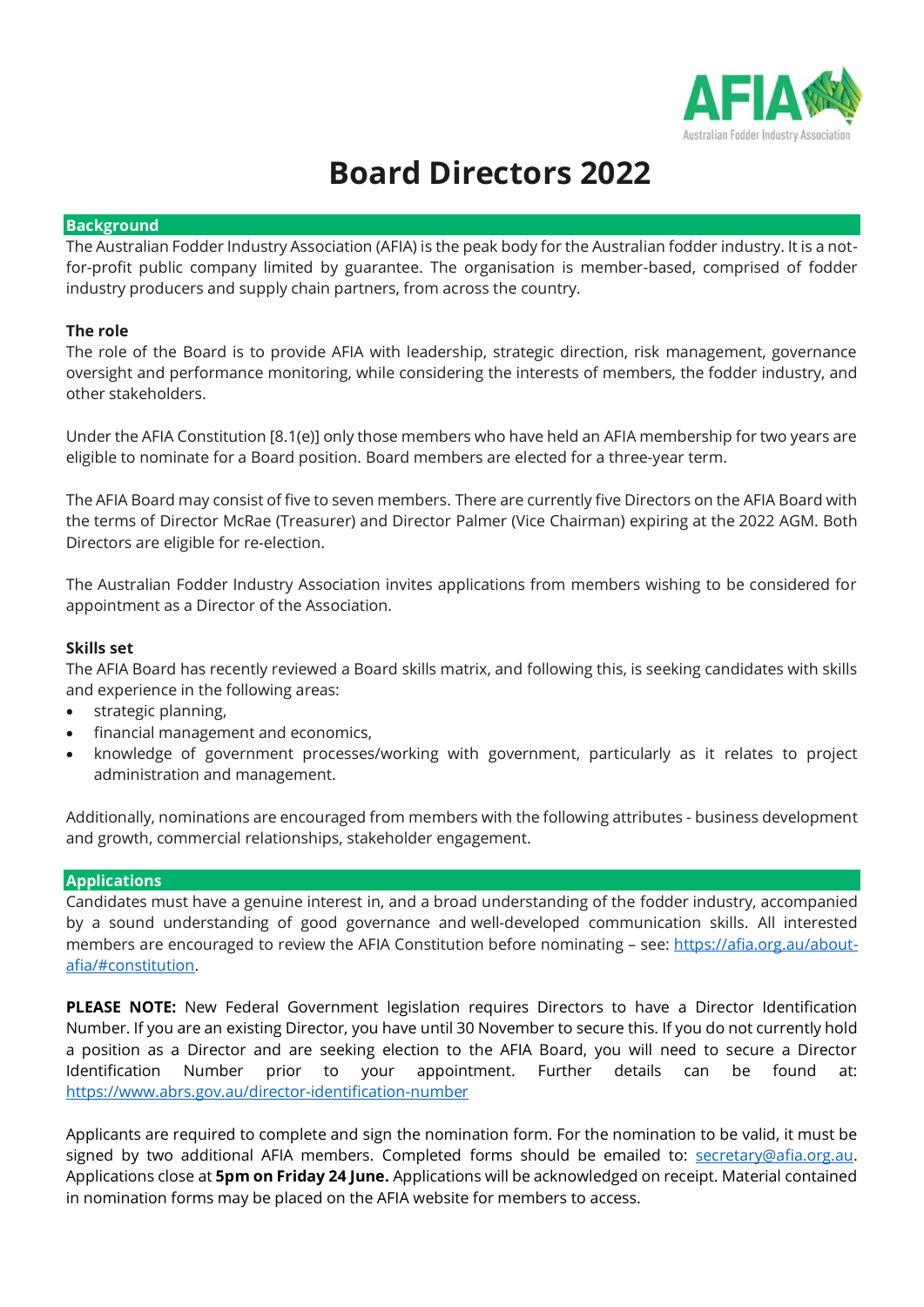# **Board Director nomination form**



### STEP ONE: Please complete the following information about yourself.

| Nominee details                 |  |
|---------------------------------|--|
| Full name:                      |  |
| Address:                        |  |
|                                 |  |
| Telephone:                      |  |
| Email:                          |  |
| AFIA member number:             |  |
| Director Identification Number: |  |

## Fodder industry background/knowledge/contribution

Please detail your background/knowledge/ contribution to the Australian fodder industry.